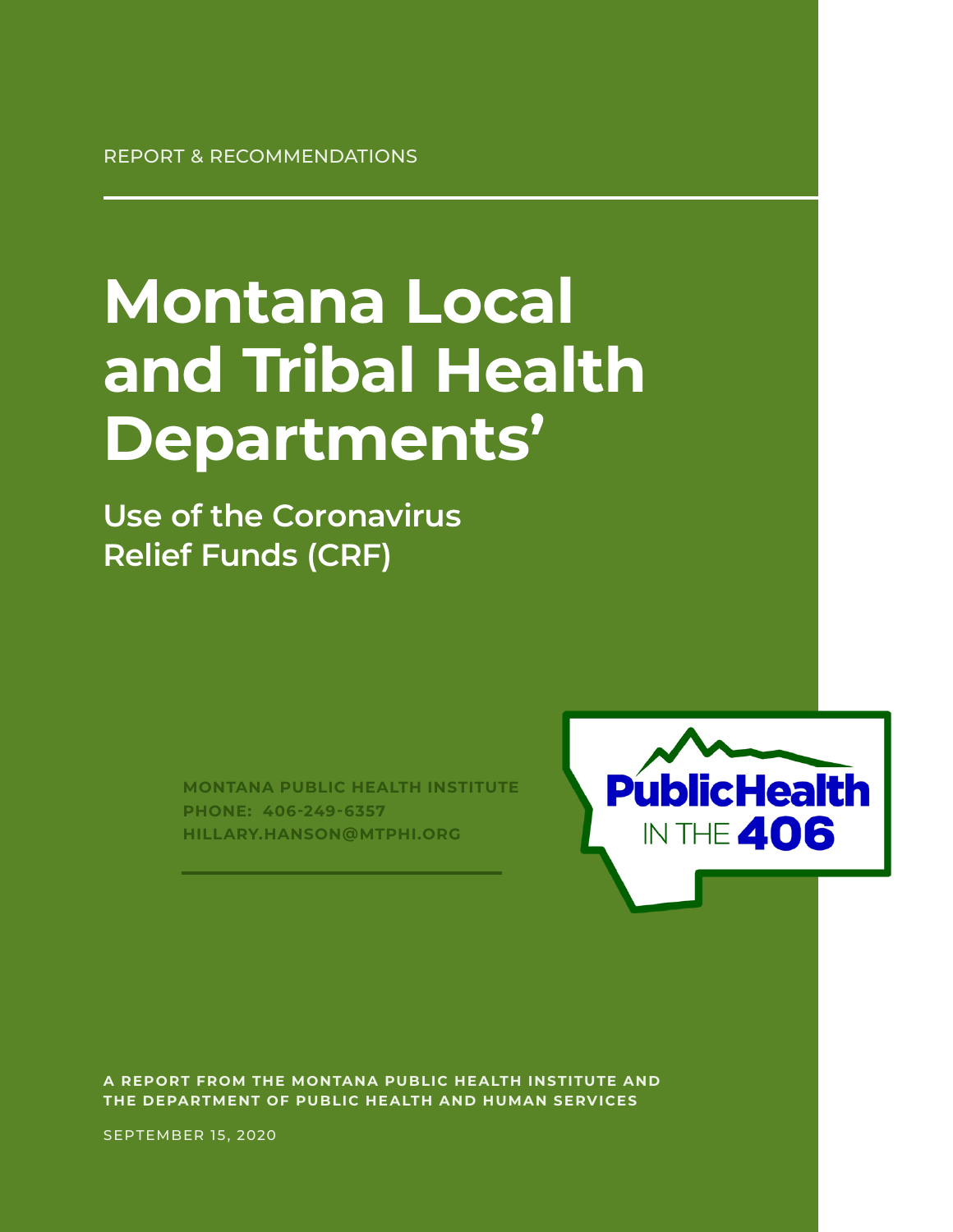

### **INTRODUCTION**

Montana received \$1.25 billion from the Coronavirus Aid, Relief and Economic Security Act for Coronavirus Relief Funds (CRF). Governor Steve Bullock designated \$5 million in CRF to local and tribal health departments and urban Indian health centers to help in their response to COVID-19 and to meet the needs of their community. This public health funding was allocated based on population served, utilizing a methodology that is used routinely by the Montana Department of Public Health and Human Services (DPHHS) Public Health Emergency Preparedness Program. (See Appendix A for funding allocation.) The deadline to expend the funds is December 31, 2020.

#### **THE GUIDELINES FOR USE OF THE FUNDS WERE:**

- Current and future COVID-19 response and preparedness activities
- Core public health operations and functions that have been disrupted by the current COVID-19 pandemic

The purpose of this report is to summarize how local public health systems used the CRF and provide ideas for potential uses for funds that have not been expended to date. Please note that this report focuses only on HDs and does not include data from urban Indian health centers.

Local HDs in Montana have used the CRF effectively and creatively to support the local public health response to the COVID-19 pandemic. Overall, HDs used the funds in ways that are consistent with the uses proposed in their grant applications. More populous counties tended to use at least some of the funding to support and/or add staff, while less populated counties were less likely to do so. A number of local HD directors in rural/frontier areas commented that it was not possible to hire qualified staff to assist, as they are not available in their communities.

Many local HD directors explained that they were using the funding as a supplement when FEMA or other sources of funding were not adequate or could not be used for certain expenses. This report highlights the fact that many activities will continue to require funding as the pandemic goes on. In addition, it demonstrates the need to continue to provide HDs with flexibility to meet the needs of their specific communities and populations in varied and unique ways.

Since funding must be expended by December 31, 2020, this report provides ideas for potential uses to HDs and communities that have not yet fully expended their CRF allocation. The Montana Public Health Institute is available to provide consultation and connect HDs with additional resources at **hillary.hanson@mtphi.org** or **406-249-6357**.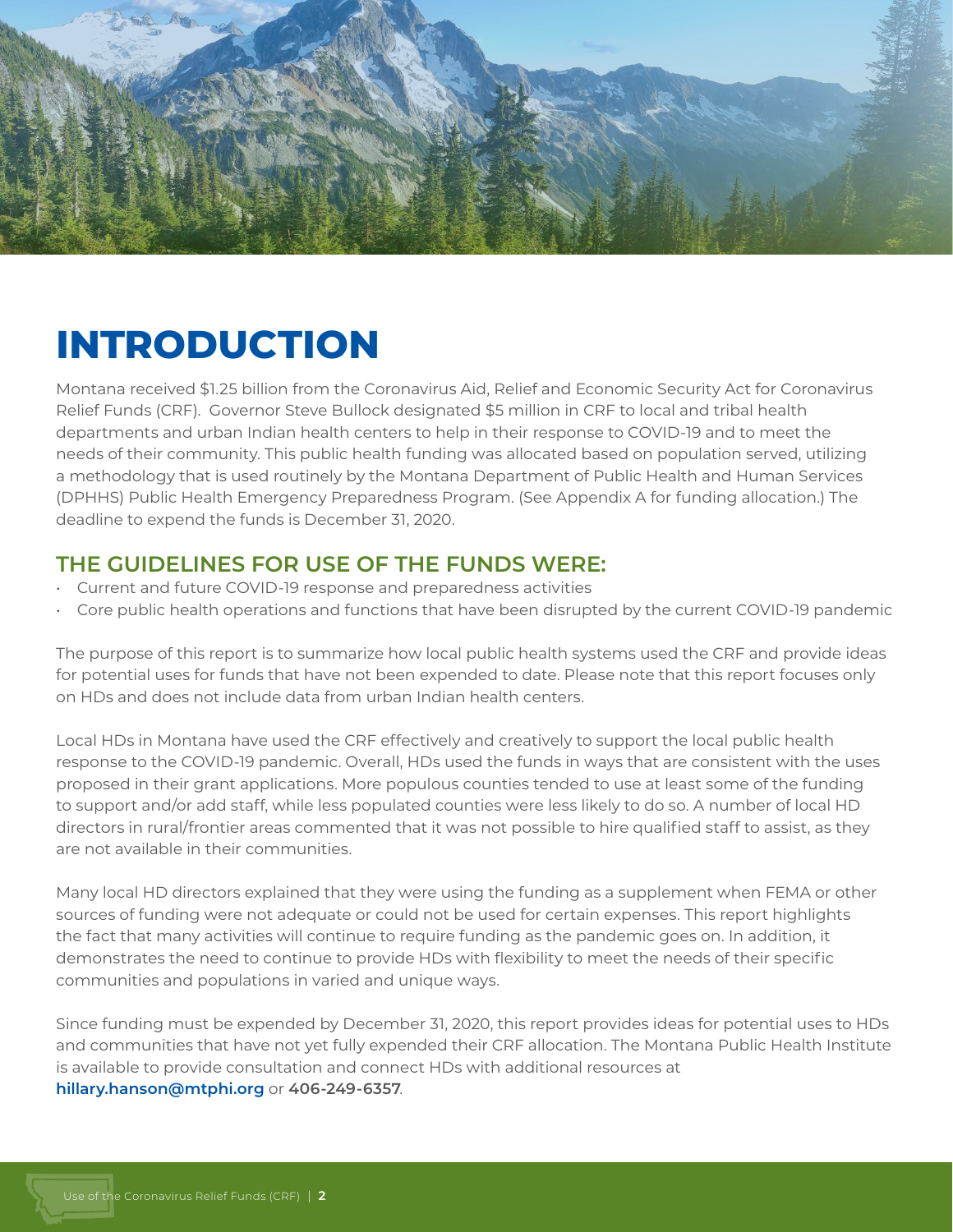# **GRANT APPLICATIONS**

Of the 58 eligible HDs, 57 (98%) applied for and received funding. Grant applications required a short narrative describing how funding would be used. Based on these narratives, the funding uses were categorized, and a summary is provided below. Most grantees proposed using the funds in three or more categories.

| Use of Funding Proposed in Grant Applications                                 | $n \ (\%)$ |
|-------------------------------------------------------------------------------|------------|
| COVID-19 Staffing (includes salary, overtime, temporary workers, contractors) | 44 (76%)   |
| Personal Protective Equipment and Sanitation                                  | 35 (60%)   |
| Support to Other Programs Disrupted by COVID-19                               | 29 (50%)   |
| Supplies and Equipment                                                        | 26 (45%)   |
| COVID-19 Communication                                                        | 24 (41%)   |
| Technology and Software                                                       | 18 (31%)   |
| COVID-19 Testing and Supplies                                                 | 16 (28%)   |
| Training of Staff                                                             | 10 (17%)   |
| <b>Facility Renovations</b>                                                   | 8(14%)     |
| Housing for Quarantine and Isolation                                          | 5 (9%)     |
| Future Planning for Community Groups and/or HDs' Programs                     | 4 (7%)     |
| Support to Community Emergency Services                                       | 3(5%)      |
| Mental Health Program Support                                                 | 3(5%)      |

### **UTILIZATION OF FUNDING**

In August through early September 2020, interviews with lead local public health officials were conducted to discuss their COVID-19 experience. Of the 58 HDs, 42 participated in the process. In the interviews, additional information on the use of the CRF was collected. Detailed information on use (or planned use) is provided below.

### **COVID-19 STAFFING**

#### **Current staff: Many HDs are utilizing the funding to pay for current staff to respond to COVID-19. The mechanisms for doing this include:**

**• Paying the salaries of current staff working on COVID-19 activities:** Since the CRF must be spent by December 31, 2020, the intent is to have this pay for current staff until that time and to reduce the amount of funding used from county general funds (or other grants such as Public Health Emergency Preparedness) that have a longer timeline for expenditure and can cover costs incurred after December 31, 2020.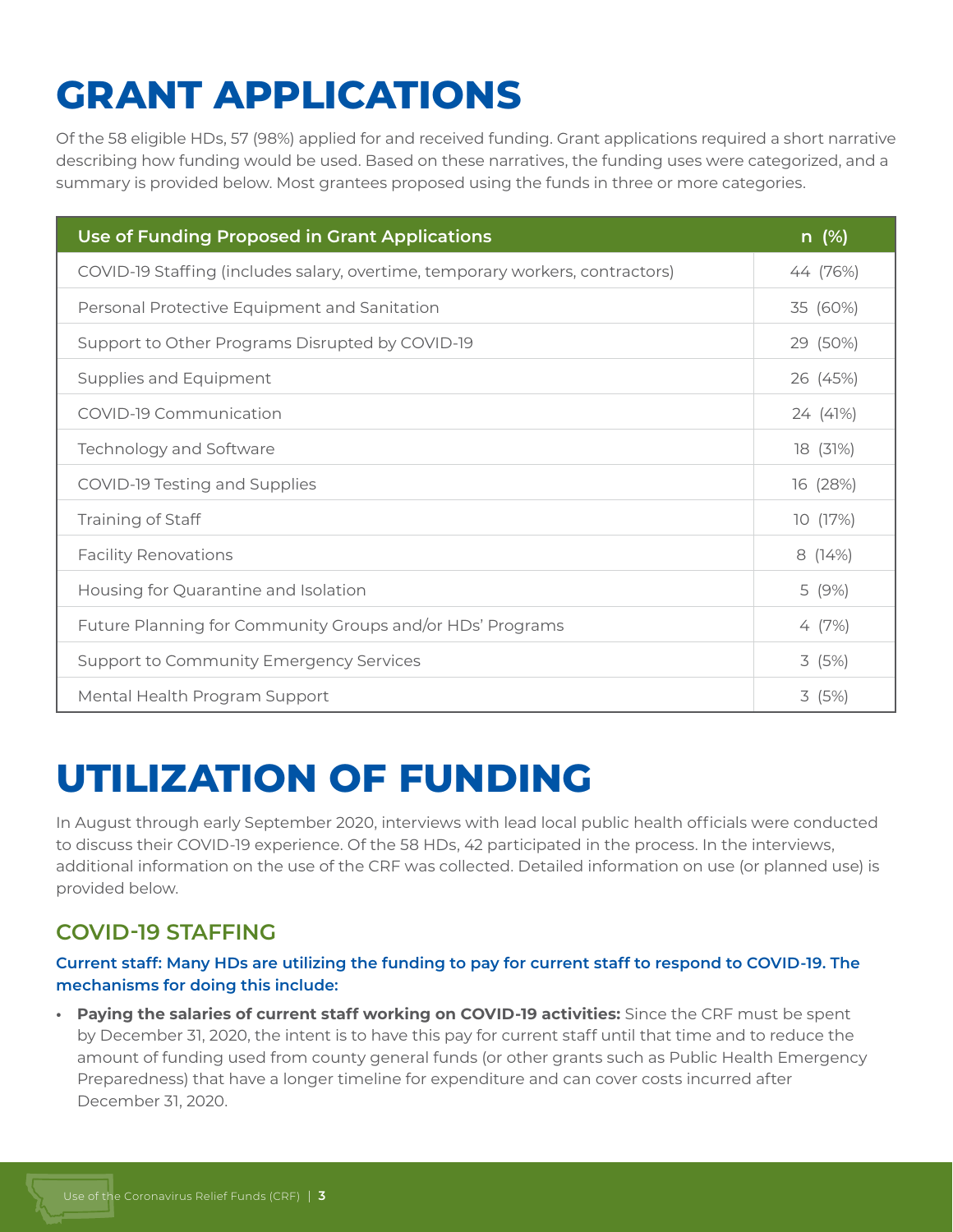- **• Paying for overtime, on-call, or hazard pay of employees:** The additional costs due to increased hours and the need for on-call staff have been difficult for many HD budgets to handle and have risen quickly during the pandemic. These costs are being charged directly to the CRF.
- **• Increasing pay of exempt employees who are not getting overtime:** Recognizing that not all employees are eligible for overtime pay, the CRF was used for permanent raises for exempt leadership positions.

#### **New staff (permanent, temporary, and contract):**

- **• Epidemiologist:** One HD utilized the funding to bring on a temporary epidemiologist position for assistance with data collection and analysis.
- **• Public information officer (PIO):** Communication was mentioned frequently as one of the most important components of the COVID-19 response. HDs used funding to supplement their public communication by bringing on additional staff. This was done in a variety of ways, including moving a current staff member to be a permanent PIO, contracting with an outside entity to provide public information support, or hiring a temporary worker.
- **• Contact tracers and monitors:** HDs hired temporary/per diem workers to assist with contact tracing and monitoring. Hiring was conducted both directly through the HDs and with the assistance of temporary employment agencies. There was a combination of both on-site/in-town staff being hired and remote workers.
- **• Overall reallocation:** Funding was added to the general funding available to respond to COVID-19. It was not dedicated to any position but rather to pay for the overall costs of the response.

#### **PERSONAL PROTECTIVE EQUIPMENT (PPE) AND SANITATION**

- **• Masks:** Masks were purchased for staff of both HDs and community partners. N-95 fit testing was also completed, with one HD noting the purchase of its own N-95 fit testing machine.
- **• Hand sanitizer:** Hand sanitizer was purchased for HDs and community partners. This included mobile hand sanitizer stations.
- **• Cleaning supplies:** General cleaning supplies purchased included disinfectants, wipes, and new cleaning equipment such as electrostatic room sprayers.
- **• Other:** To ensure appropriate PPE and sanitation for residents, community goody bags with items such as masks, wipes, and thermometers were purchased and provided to businesses for distribution to community members.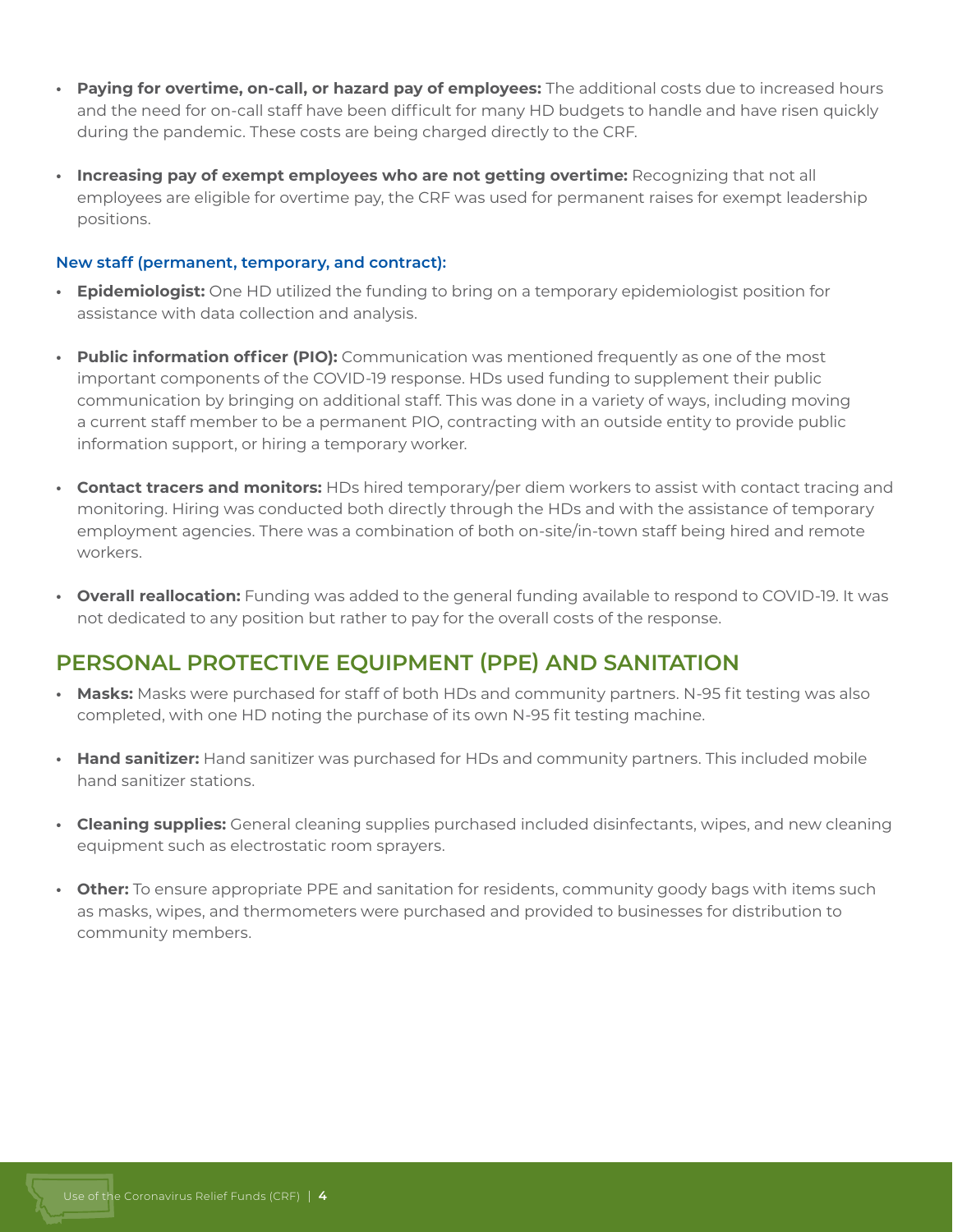#### **SUPPORT TO OTHER PROGRAMS DISRUPTED BY COVID-19**

- **• Lost revenue:** During the COVID-19 pandemic, HDs had revenue-generating programs that were unable to operate (e.g., immunization clinics) and CRF was utilized to offset the estimated loss of revenue.
- **• Additional staffing:** Recognizing that some non-COVID-19 programs will require extra work to get up and running again, additional staff was brought in to help catch up and achieve grant deliverables.
- **• Advertising:** Given the disruption in services, extra outreach and advertising was completed for other HD programs (e.g., WIC) to ensure the community was aware that services were still being offered and to provide information on how they could be accessed. In addition, with the upcoming influenza season, a number of HDs plan to increase advertising for immunization clinics.

#### **SUPPLIES AND EQUIPMENT**

- **• Storage:** The lack of storage available in HDs and the need to store PPE and other COVID-19-related materials was a concern of HDs. To remedy this, storage units were rented or outdoor sheds were purchased. One HD noted they also plan to use the shed when conducting drive-through vaccine clinics.
- **• Vehicles:** HDs purchased a vehicle to enhance their ability to conduct mobile vaccine distribution for routine and seasonal vaccinations (e.g., influenza) and for use when a COVID-19 vaccine is available.
- **• Vaccine storage:** Both permanent refrigerators and mobile coolers were purchased to aid in vaccine distribution. Again, this equipment will be utilized for routine and seasonal vaccination clinics and when a COVID-19 vaccine is available.
- **• Thermometers:** Thermometers were purchased and distributed to community members who were under isolation or quarantine and did not own one.
- **• Other:** Other supplies and equipment purchased included general office supplies, canopies for outdoor events, needles, syringes, alcohol wipes, other supplies for vaccine distribution, and new equipment to test the vital signs of patients.

### **COVID-19 COMMUNICATION**

- **• Printed materials:** Materials such as fliers, brochures, and educational pamphlets were printed for distribution to the community.
- **• Signage:** Various types of signage were created to provide information to communities. Examples include general COVID-19 signage for businesses (e.g., social distance, wear a mask) and an outside changeable sign to provide daily information to community members who are not online or don't use social media.
- **• Bulk mailing:** One HD provided information on COVID-19 and answered frequently asked questions via a bulk mailing to residents.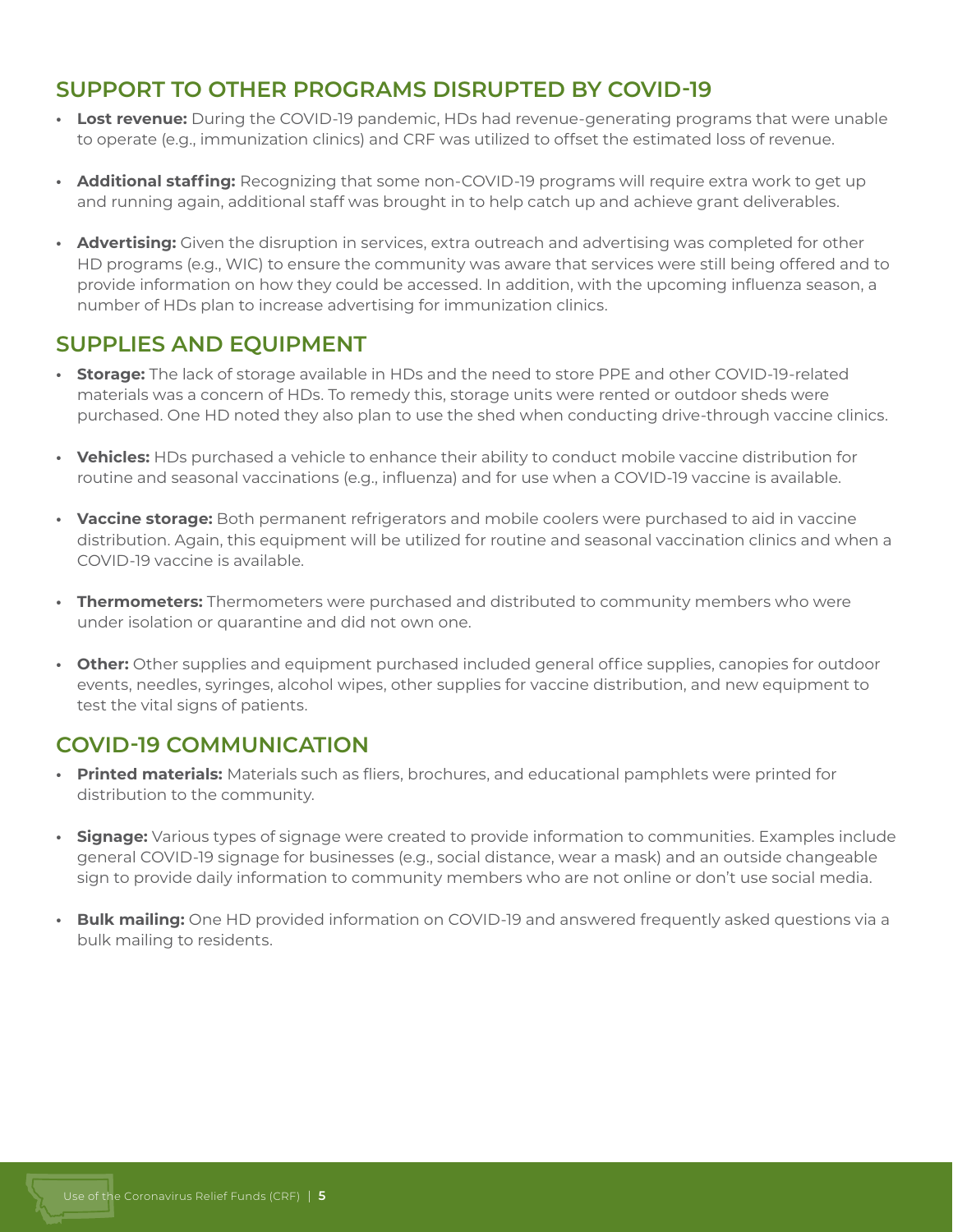#### **TECHNOLOGY AND SOFTWARE**

- **• Telework and virtual meetings:** Recognizing that telework is now a vital part of doing business and can assist in the continuity of operations, HDs have purchased additional equipment, including laptops, cell phones, webcams, and scanners/printers for at-home use. One HD purchased additional equipment to support virtual meetings, including Meeting OWLs, a video conferencing camera that captures  $360^{\circ}$ video and audio.
- **• Printers/copiers:** Additional equipment was procured to assist in the printing and copying of COVID-19 communications, including new printers and copy machines. Having this equipment in house allowed HDs to produce materials more quickly and distribute them immediately to the public.
- **• Social media:** Graphic design software, video equipment, and video editing software were purchased to enhance the ability of HDs to produce content for social media related to both COVID-19 and other programs.
- **• Emergency notification systems:** A mass notification platform called Regroup was purchased by one HD to broadcast messages via email, text, voice calls, websites, and social media quickly and efficiently.
- **• Virtual check-in:** One HD purchased software to use for immunization programs that allows for virtual check-in of patients and reduces some person-to-person exposure time.
- **• Emergency Operations/Joint Information Centers:** Funding was used to create Emergency Operations and/or Joint Information Centers within HDs. Items purchased to outfit these centers included computers, smartboards, and televisions.

#### **COVID-19 TESTING AND SUPPLIES**

- **• Testing location:** One HD secured and utilized a site in the community for testing. The costs included rent for the location and insurance payments.
- **• Testing contract:** To ensure community testing, a contract was secured with a local clinic to provide the testing.
- **• Testing supplies:** Basic testing supplies, including nasal swabs, were purchased for community testing.

#### **TRAINING OF STAFF**

**• Contact tracing:** Additional training in contact tracing and monitoring activities was provided to staff online and in person by other staff members.

**Note:** The Montana Public Health Training Center has partnered with Montana DPHHS to develop and deliver an online course in case investigation and contact tracing. The goal of this course is to build the workforce capacity to conduct these activities throughout Montana. The course is free and available here: www.health.umt.edu/mphtc/trainings/contact-tracing.php

**• COVID-19 communication:** HD staff attended online training opportunities and classes focused on improving COVID-19 communication. This included the SOPHE Digital Health Promotion Virtual Conference, available to view on demand here: www.digitalsummit.elevate.commpartners.com/cart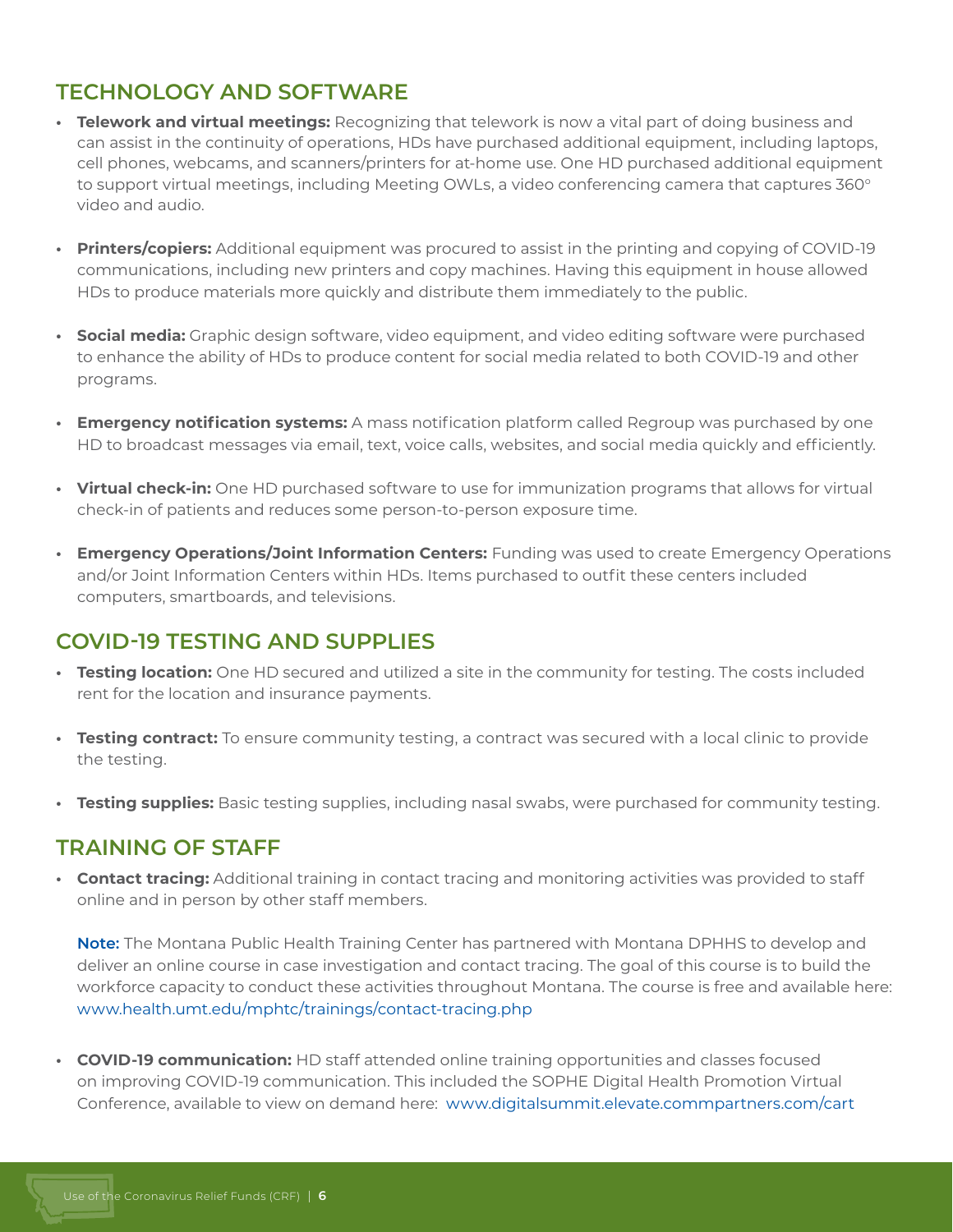### **FACILITY ADAPTATIONS**

- **• Plexiglass screens:** Plexiglass screens were purchased for HDs and other county offices to limit exposure between staff and the public.
- **• Privacy:** Offices were remodeled to provide additional privacy for staff to conduct contact tracing and monitoring. This included the addition of walls and doors.
- **• Office flow:** Facilities were remodeled to improve waiting rooms and patient flow and allow for social distancing and minimal contact.
- **• Moving:** Services were moved to another building that allowed for more social distancing.

#### **HOUSING FOR QUARANTINE AND ISOLATION**

**• Isolation and quarantine facilities:** HDs noted that there were a variety of populations that may require facilities for isolation and/or quarantine, including tourists, the un-homed, fire fighters, and emergency responders. In preparation for this potential issue, funds were used to create arrangements for local hotels to provide housing.

#### **SUPPORT TO COMMUNITY EMERGENCY SERVICES**

- **• Personal protective equipment:** HDs purchased masks, gowns, no-touch temperature kiosks, and mobile hand sanitizer units for local emergency responders.
- **• Ambulance cots:** One HD replaced outdated cots for its local ambulance service to ensure the safe transport of COVID patients.

#### **MENTAL HEALTH PROGRAM SUPPORT**

**• Training and support programs:** Funding was used by HDs to support the Mental Health First Aid training programs, expand support for 211 help lines, and purchase the Resilience Toolkit.

#### **FUTURE PLANNING FOR THE COMMUNITY AND/OR HEALTH DEPARTMENT PROGRAMS**

- **• Americorp/Vistas:** Americorp and Vista programs require a portion of the cost of volunteers to be paid by the host site. CRF was used to cover these costs to ensure these additional resources were available to communities for both COVID-19 and non-COVID-19 services.
- **• Community planning:** Resources were provided to assist community partners in formal planning for COVID-19 response and recovery. The groups mentioned were seniors, long-term care facilities, and schools.
- **• HD planning:** Strategic and program-specific planning was done to assess the impact of COVID-19 on the current and future work of HDs. One HD hired a contractor specifically to map out COVID-19 funding and develop a plan for the use of the funding that provides long-term benefits.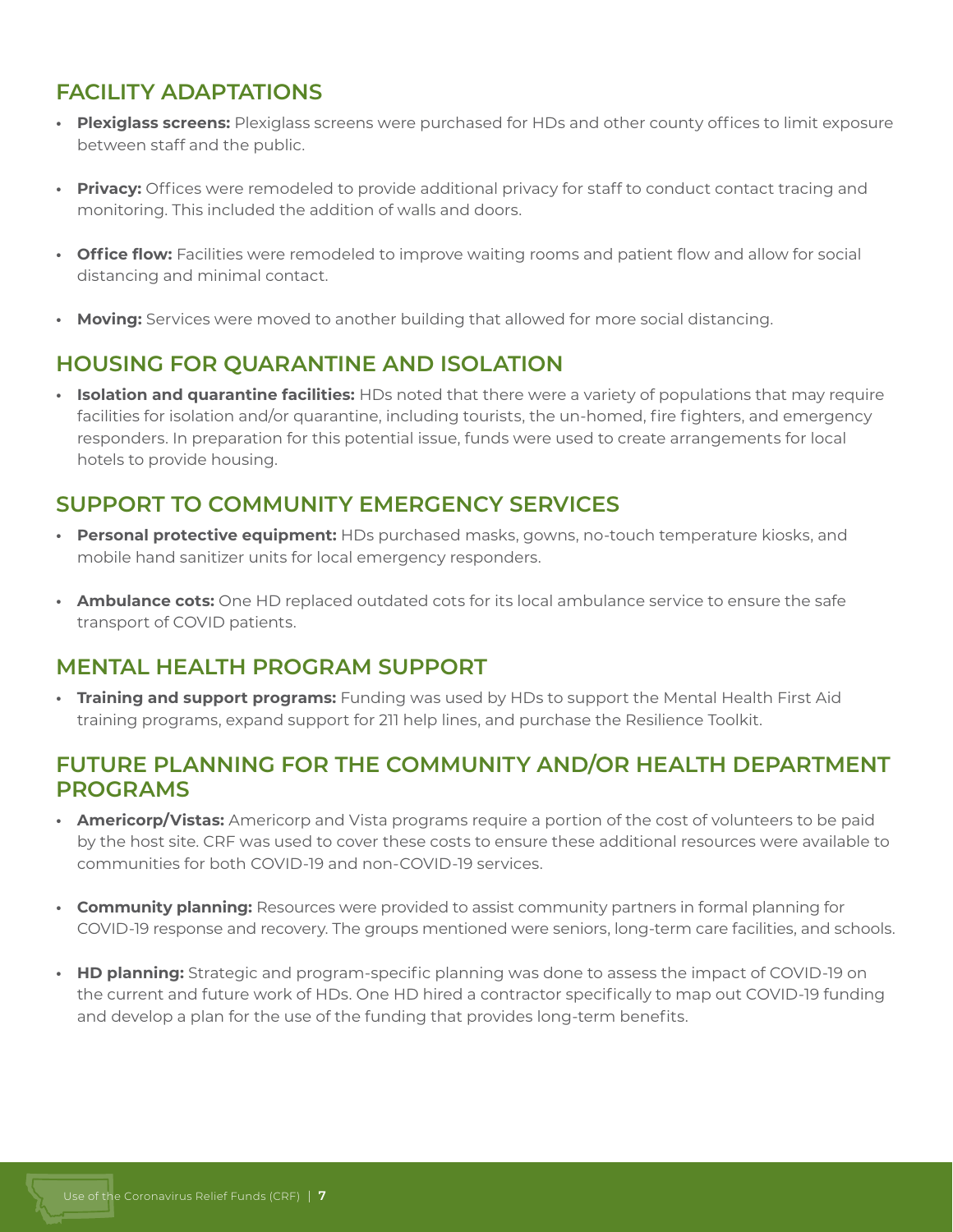### **APPENDIX A: FUNDING ALLOCATIONS**

|                                           | County/Tribe/UIHC | <b>Available Funds</b> |         |
|-------------------------------------------|-------------------|------------------------|---------|
| Beaverhead                                | County            | $\updownarrow$         | 54,756  |
| <b>Big Horn</b>                           | County            | $\updownarrow$         | 65,639  |
| Blackfeet                                 | Tribe             | $\updownarrow$         | 57,525  |
| <b>Blaine</b>                             | County            | $\frac{4}{5}$          | 47,571  |
| Broadwater                                | County            | $\updownarrow$         | 45,574  |
| <b>Butte-Silver Bow</b>                   | County            | $\updownarrow$         | 125,547 |
| Carbon                                    | County            | $\updownarrow$         | 58,380  |
| Carter                                    | County            | $\frac{4}{5}$          | 32,165  |
| Cascade                                   | County            | $\frac{1}{2}$          | 254,603 |
| Central Montana Health District           | County            | $\frac{1}{2}$          | 87,641  |
| Chouteau                                  | County            | $\updownarrow$         | 44,633  |
| Confederated Salish and Kootenai Tribes   | Tribe             | \$                     | 107,194 |
| Crow                                      | Tribe             | $\updownarrow$         | 47,726  |
| Custer                                    | County            | $\updownarrow$         | 60,792  |
| Daniels                                   | County            | $\updownarrow$         | 33,573  |
| Dawson                                    | County            | $\updownarrow$         | 52,753  |
| Deer Lodge                                | County            | \$                     | 54,001  |
| Fallon                                    | County            | $\frac{1}{2}$          | 36,818  |
| Flathead                                  | County            | $\updownarrow$         | 311,214 |
| Fort Belknap                              | Tribe             | $\frac{4}{5}$          | 36,627  |
| Fort Peck Assiniboine & Sioux Tribes      | Tribe             | $\updownarrow$         | 56,427  |
| Gallatin                                  | County            | $\updownarrow$         | 338,242 |
| Garfield                                  | County            | $\updownarrow$         | 32,248  |
| Glacier                                   | County            | $\updownarrow$         | 66,771  |
| Granite                                   | County            | $\updownarrow$         | 38,085  |
| Helena Indian Alliance                    | <b>UIHC</b>       | $\frac{1}{2}$          | 35,000  |
| Hill                                      | County            | $\updownarrow$         | 73,964  |
| Indian Family Health Clinic - Great Falls | UIHC              | $\frac{1}{2}$          | 35,000  |
| Jefferson                                 | County            | $\updownarrow$         | 62,206  |
| Lake                                      | County            | $\frac{1}{2}$          | 112,426 |
| Lewis and Clark                           | County            | $\updownarrow$         | 218,797 |
| Liberty                                   | County            | $\updownarrow$         | 35,463  |